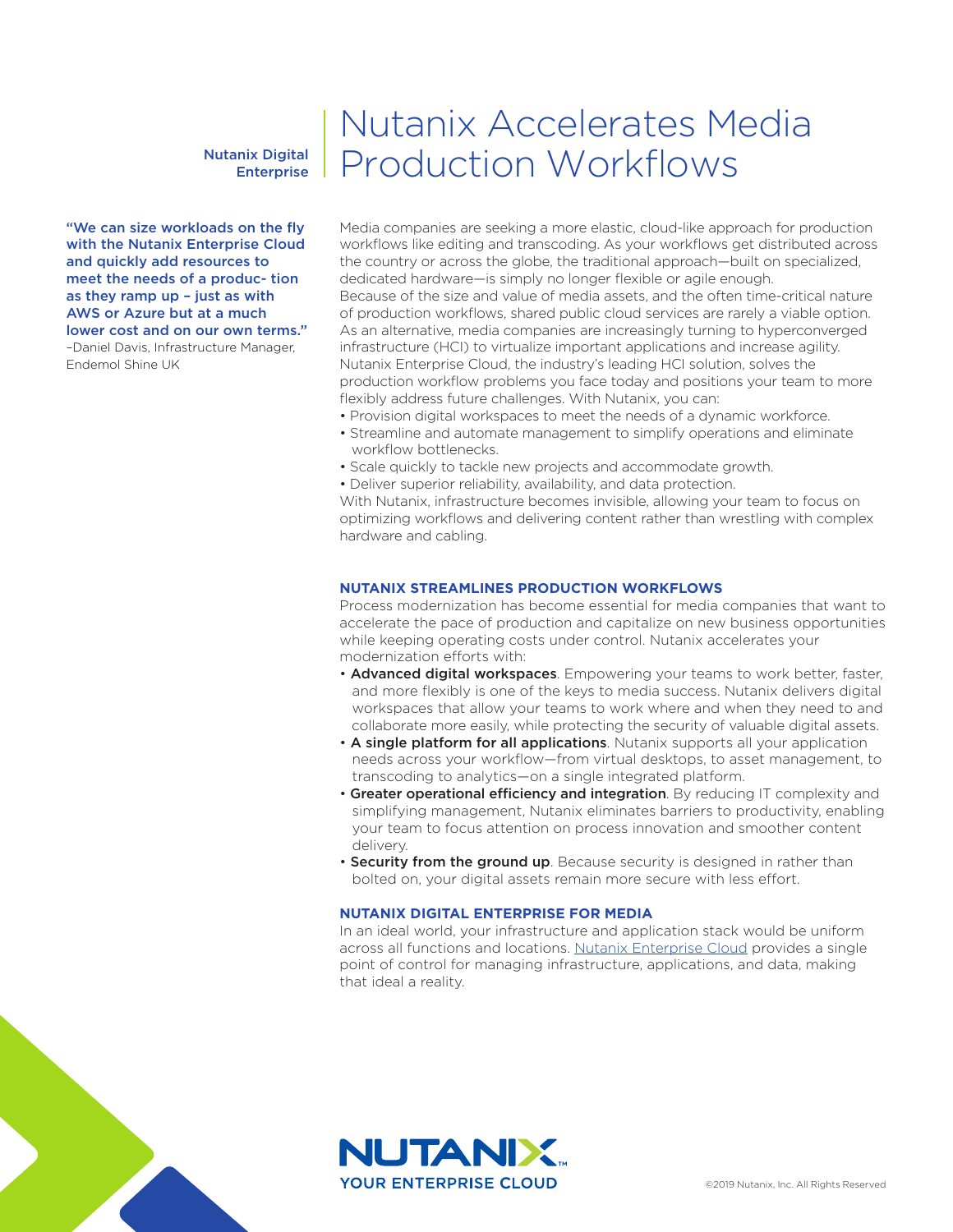# Nutanix Streamlines Media **Workflows**

To understand the true power of Nutanix, you have to understand how it empowers users.

Fast startup. When users log in to VDI running on Nutanix, their sessions begin with no delays and deliver great performance all day long.

Easy task switching. If a user needs to switch to a task with different hardware requirements. they can change profiles and get the resources they need without switching seats.

**Collaboration**. If a user needs a second opinion, they share there session and collaborate in real time, across the room or across the country.

Work from anywhere. Users can connect to sessions from almost any device or location to check progress or make last-minute changes.

- Software-defined. Nutanix pioneered hyperconverged infrastructure technology, integrating compute, virtualization, storage, and networking to power any application at any scale. This means the same infrastructure stack can power all aspects of your production workflow such as editing, transcoding, and digital asset management, and you can allocate more resources to particular functions whenever they are needed.
- One-click management. Everything in your environment is managed through Nutanix Prism, streamlining common IT tasks and providing a single interface for managing servers, storage, data protection, virtualization, and more. Management tasks are simple and don't require an administrator who's an IT expert. System updates can be accomplished with a single click and no planned downtime.
- Application automation. Nutanix Calm simplifies the deployment and management of virtual desktops and applications, incorporating all necessary elements into an easy-to-use blueprint. Do you need to deploy more infrastructure for editors or allocate additional resources for transcoding? Nutanix Calm makes those tasks easy, fast, and repeatable.



# **A SMARTER APPROACH TO DIGITAL WORKSPACES**

Virtual Desktop Infrastructure (VDI) is replacing traditional workstations and specialized hardware for video editing, animation, and other media tasks, increasing flexibility and enabling mobility and collaboration. But, deploying and managing high-performance VDI can be both challenging and time consuming. Traditional VDI architectures with separate storage and compute create unnecessary complexity and introduce scaling challenges.

Nutanix Enterprise Cloud ensures VDI success with solutions that are simple, secure, and deliver a better user experience. Nutanix web-scale architecture provides predictable performance, linear scaling, and simplified management for VDI deployments. VDI solutions built on Nutanix are:

- GPU-enabled. Accelerate graphics-intensive applications with leading GPU technology.
- More secure. With VDI, digital assets remain secure in your data center during the entire workflow, rather than being copied from one physical system to the next.

And Nutanix gives you the flexibility to run the software that's best for your operations:

- Run the VDI software of your choice. Choose from Citrix XenDesktop, VMware Horizon, and others.
- Choose from flexible hypervisor options. Citrix hypervisor, Microsoft Hyper-V, VMware ESXi, or Nutanix AHV. The full-featured and fully integrated Nutanix AHV hypervisor is included with purchase.